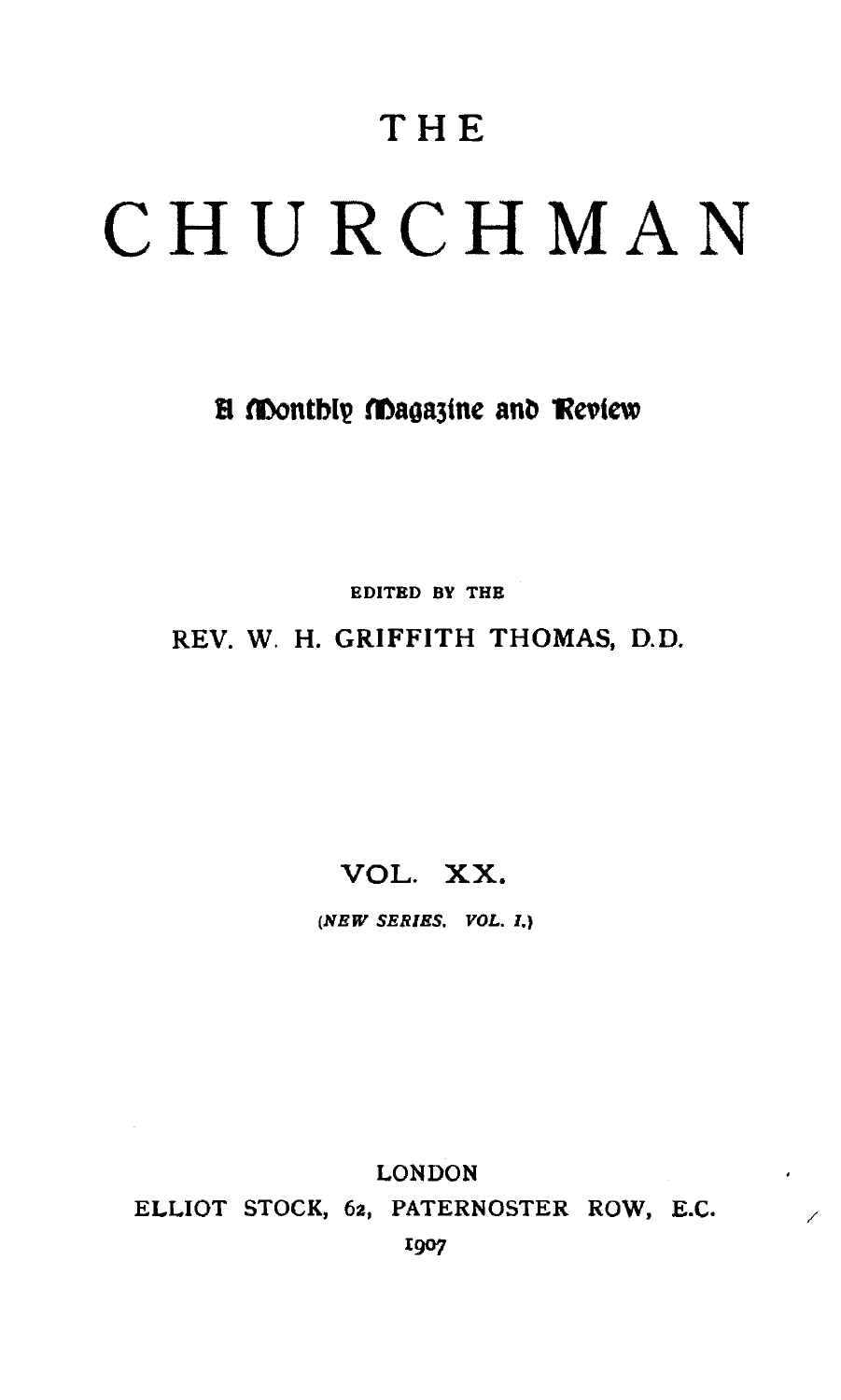# INDEX TO VOLUME XX.

### **SUBJECTS**

|                                                                   | PACE |                                                                             | PACE     |
|-------------------------------------------------------------------|------|-----------------------------------------------------------------------------|----------|
| ANGEL of the Hours, The, by E. H.<br><b>Blakeney</b>              | 368  | Education Bill Criticized, The, by the<br>Ven, Archdeacon Madden            | 392      |
| Annus Minacior, 1905, by the Rev.                                 |      | Education Bill, with Amendments in                                          |          |
| <b>Arthur Galton</b><br>Ascension as Fact, The, by the Right      | 7    | Favour of the, by the Rev. A. P. Cox<br>Education Bill: The Outcome, by the | 395      |
| Rev, the Lord Bishop of Durham                                    | 583  | Rev. I. Gregory Smith                                                       | 398      |
| Author and "Writer," by the Right                                 |      | Endowment of the Daughter, The, by                                          |          |
| Rev, the Lord Bishop of Durham                                    | 330  | Miss C. M. Birrell                                                          | 295      |
| Barnabas, by the Right Rev. the Lord<br>Bishop of Derry           |      | English Churchman in France, An, by<br>the Right Rev. Bishap Thornton       |          |
| Biblical Criticism and Practical Prob-                            | 334  | Epistle of St. James, The Doctrine of                                       | 521      |
| lams, by the Very Rev, the Dean of                                |      | the Holy Spirit in the, by the Rev.                                         |          |
| Canterbury                                                        | 714  | A. C. Downer                                                                | 349      |
| Cambridge Apologia, A                                             | 116  | Epistles to the Seven Churches, The,                                        |          |
| Census Numbers, Notes on the, by                                  |      | by the Rev. M. E. W. Johnson                                                | 556      |
| Professor W. Flinders Petrie and                                  |      | Evangelicals and the Royal Commis-                                          |          |
| Harold M. Wiener                                                  | 755  | sion, by the Rev. Canon Barnes-                                             |          |
| Census Numbers, Professor Petrie on                               |      | Lawrence                                                                    | 457      |
| the, by Harold M. Wiener                                          | 688  | Evangelical Principles, How to Ad-                                          |          |
| Children, Work among, by the Rev.                                 |      | vance our, by the Very Rev. the                                             |          |
| R. F. Drury -                                                     | 620  | Dean of St. David's -                                                       | 536, 592 |
| Choirs, Organs and, by the Right Rev.                             |      | Expository Preaching, by the Rev. W.                                        |          |
| the Bishop of Burnley                                             | 404  | <b>Edward Chadwick</b>                                                      | 41       |
| Christianity and the Supernatural, by                             |      | Harnack on "Luke the Physician," by                                         |          |
| the Right Rev. the Lord Bishop of                                 |      | the Rev. T. J. Pulvertaft                                                   | 679      |
| Clogher<br>14, 74, 136, 201, 206                                  |      | Hasisatra and Noah, by the Rev. Dr.                                         |          |
| "Christianity as a Supernatural Re-                               |      | W. St. Clair Tisdall -                                                      | 659      |
| ligion," by the Rev. I. Gregory                                   |      | Hebrew, The Importance of the Study                                         |          |
| Smith -                                                           | 48   | of, by H. W. Sheppard                                                       | 105      |
| Christianity in the Indian Empire, by                             |      | Higher Criticism and Historical Criti-                                      |          |
| the Rev. Trevor Bomford                                           | 725  | cism, The, by Harold M. Wiener                                              | 355      |
| Christianity, What is? by the Rev.                                |      | Higher Criticism of the New Testa-                                          |          |
| Barton R. V. Mills - 227, 303, 340, 403, 472                      |      | ment, The, by the Rev. F. W. M.                                             |          |
| Church Music, by the Rev. E. Vine                                 |      | Woodward                                                                    | 647      |
| Hall                                                              | 175  | Higher Criticism of To-day? Can we                                          |          |
| Church Reform, A Pioneer of, by the                               |      | Trust the, by Harold M. Wiener                                              | 286      |
| Rev. I. Gregory Smith                                             | 544  | Hilary of Poictiers, by Miss M.<br>E,                                       |          |
| Conversion and Modern Thought, by                                 |      | Ames -                                                                      | 67I      |
| the Rev. A. R. Whately                                            | 4I3  | Home Mission Field, Infant Baptism                                          |          |
| Criticism, Canons of Historical: their                            |      | in the, by the Rev. G. R. Balleine.                                         | 300      |
| Application to the Four Gospels, by                               |      | Hymnal, A New, by E. H. Blakeney.                                           | 627      |
| the Rev. Canon Girdlestone.<br>Daughter, The Endowment of the, by | 20   | Indian Empire, Christianity in the, by                                      |          |
| Miss C. M. Birrell                                                |      | the Rev. Trevor Bomford                                                     | 735      |
| Deuteronomic Legislation and its Rela-                            | 295  | Infant Baptism in the Home Mission<br>Field, by the Rev. G. R. Balleine     |          |
| tion to the Priestly Legislation, The.                            |      | Law and Opinion, by the Rev. W.                                             | 300      |
| by the Rev. W. R. Linton                                          |      | Edward Chadwick                                                             |          |
| IOI, IOO<br>Doctrine of the Holy Spirit in the                    |      | Legislation, The Deuteronomic, and its                                      | 221      |
| Epistle of St. James, The, by the                                 |      | Relation to the Priestly Legislation.                                       |          |
| Rev. A. C. Downer.                                                |      | by the Rev. W. R. Linton                                                    |          |
| Eastern Church, The Holy Orthodox,                                | 349  | Literary Notes - 53, 119, 181, 249, 312,                                    | m        |
| by the Rev. F. G. Cole                                            | 210  | 373, 438, 501, 566, 630, 691, 757                                           |          |
|                                                                   |      |                                                                             |          |